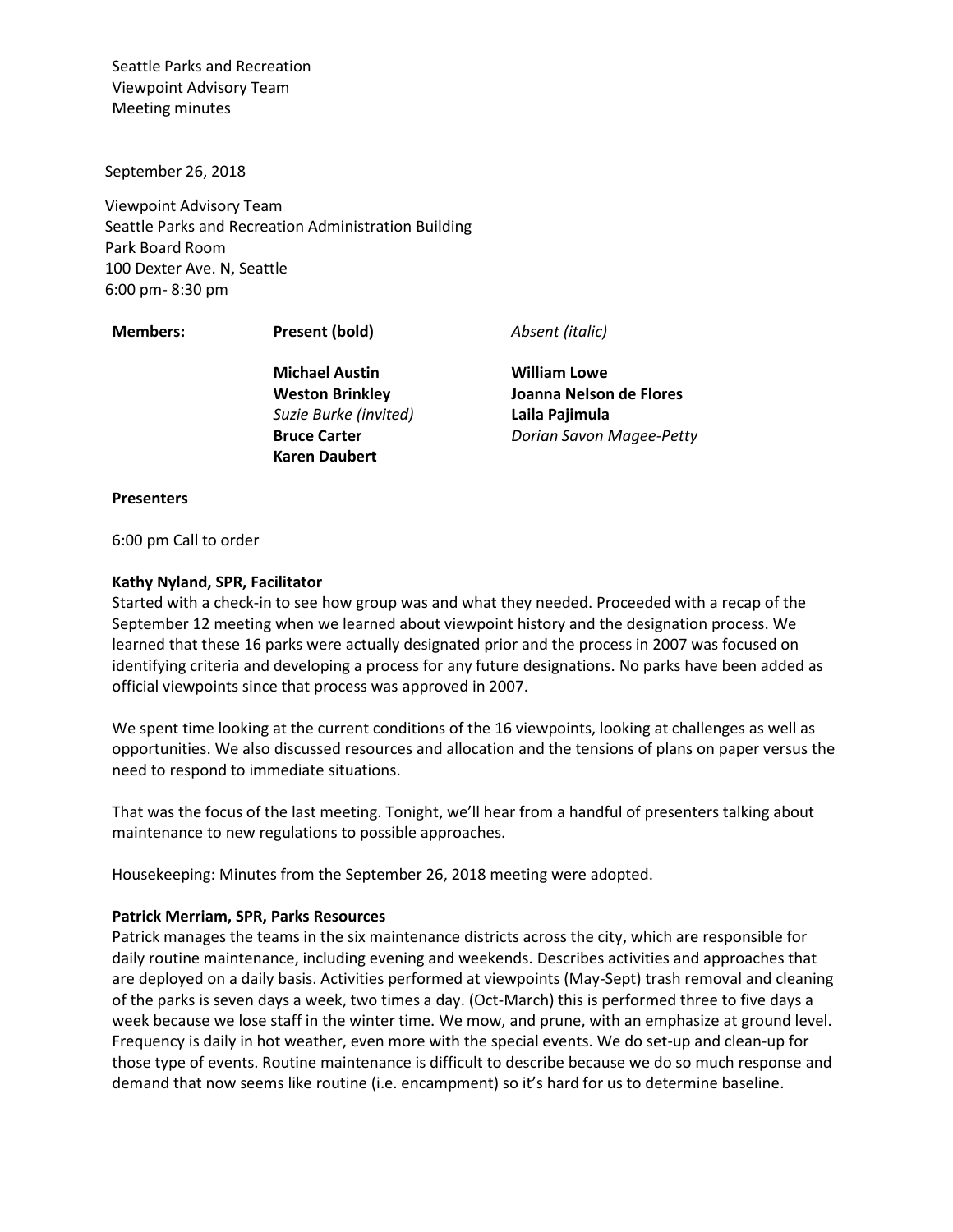Graphic demonstrates how much time we spent in Viewpoints throughout 2017. Most on grounds maintenance. There's litter and garbage, irrigation. Treat viewpoints like most other parks. Try to keep in good condition, with landscape maintenance. Frequency is erratic with other demands, like encampments. Other priorities are pulling us away.

Q: What percentage of resources are being redirected to special projects like encampments? A: Two teams are at full-time. 20% of the two teams time is being redirected to other districts. We work on more than SPR property, like SDOT and WSDOT properties.

Frequently get calls from community to meet onsite and discuss concerns and try to address those to the best of our ability and within means.

Q: Graphics. This is breakdown of hours spent on maintaining viewpoints. What's overall percentage of district time spent on viewpoints? Versus of all of the time spent.

A: This is 2017, average. Different at each viewpoint. Kerry Park is different than others, with users. Q: Is this allocation of only viewpoints?

A: This is something to give you numbers, showing how we spent time at viewpoints.

Q: Describe that some of the 16 take more maintenance. Having trouble reconciling Mt Baker with I-90, for example. There are wide ranges of needs.

A: These figures are from the 16 viewpoints, and an average.

### **Deb Brown-McGarry, SPR, Arborculturist**

Provides overview of Urban Forestry operations. 485 parks, 6,400+ acres, and a rough estimate of 280,000+ trees in our parks and natural areas. Our staff consists of 2 arborculturists who manage the crew, 3 lead-tree trimmers, and 6 tree trimmers.

Tree care is one of the most dangerous jobs in the country. It requires years of experiences, specialized skills, and equipment (98-foot track lift). Goal of urban forestry is a 7-year maintenance cycle, meaning we get to each park every seven year to assess maintenance needs. Currently, because of the amount of response work, we do not have a set pruning cycle. We try to respond to the most urgent needs.

Historically, our practices were not sustainable. Maintenance was not as safe (bucket trucks on side of slopes) and put people at risk. Other past practices, like repeated topping of trees and coppicing without proper follow-up was unsustainable and viewed as improper tree care. This impacted slope stability and we now have new ECA Ordinance which governs how we manage trees on public property, especially in steep slope areas.

Bowen Park in 2008 was an example of new restoration practices, such as erosion control, selected trees removed, fabric used, mulching, plantings to hold slope. These are ideas that we could use to improve stability. This was an example of better management: removal of selected trees, restore slopes with lower growing native shrubs, manage for pollinators, slope stability, and views. To scale this up, it would need a large initial investment, but it would be beneficial and more sustainable in long-term.

Q: Do we do thinning? Is this a current or past practice?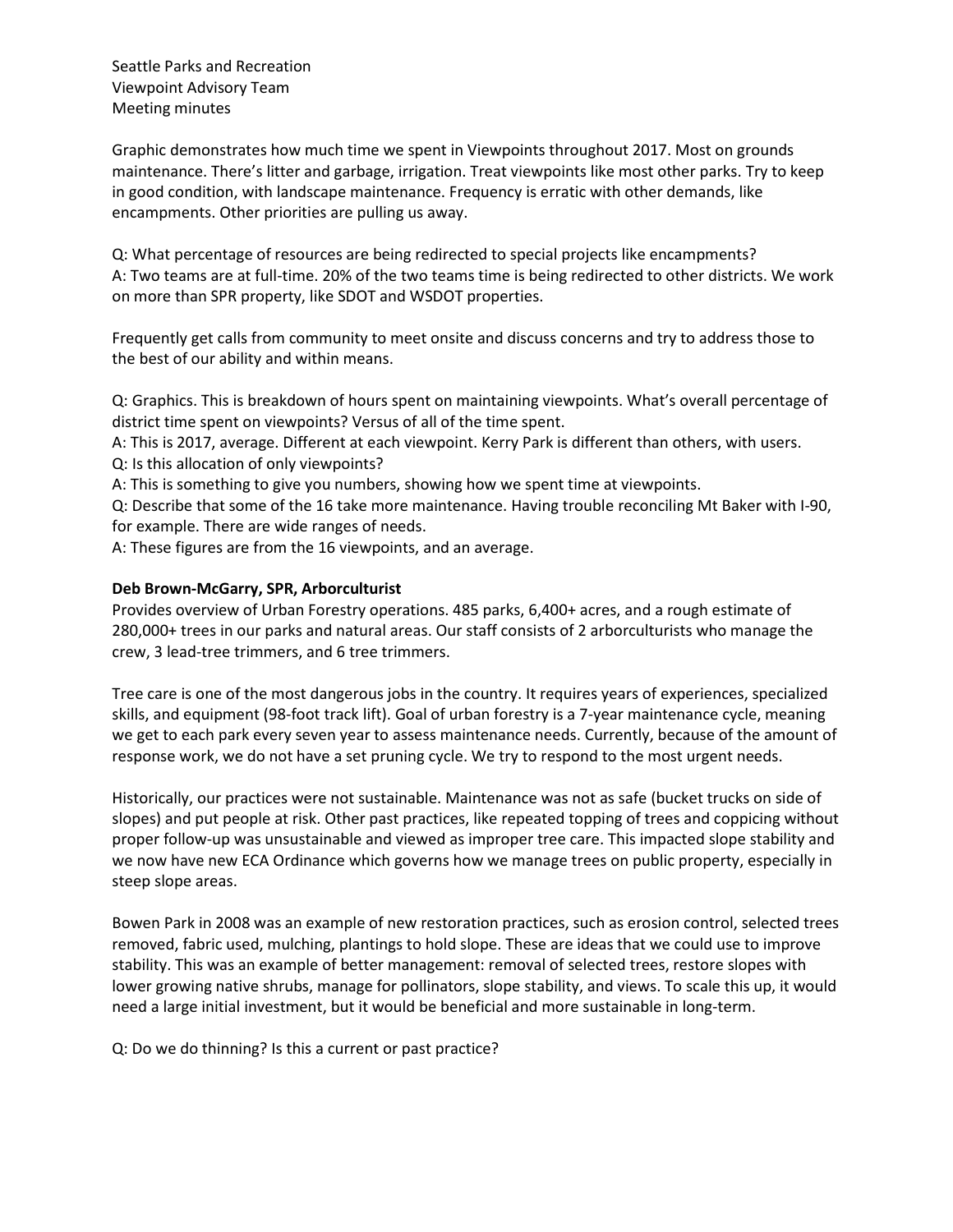A: Thinning as in individual tree? You'd have to think so much to see through it so wouldn't really help improve views. You'd need to lift canopy to see under them. Many of trees were topped in past and grew back dense to thin, you'd need to remove so much.

Q: Do we have reciprocity agreement with SCL in common area about power lines.

A: Power lines are in right-of-way. SCL clears within 10' of power lines in right-of-way.

Q: Thoughts on ongoing changes in climate, are there any current slope conditions in certain locations that will take an especially high cost to stabilize?

A: Hold thoughts for geo-tech consultants.

Q: Slide of Bowen Park. Can you talk about slope treatment at Bowen versus treatment at Kerry Park? Slope looks similar, but treatment differs. Kerry planted with grass, and in stark contrast with Bowen. A: Bowen slope is quite a bit steeper and there are houses involved, if there's a slide. As opposed to Kerry Park.

Comment: At Magnolia Park, we have problems with maples. They are tall and swing in winds. Talk about replacing Maples.

Response: Coppicing is a very particular practice. Doesn't help with slope stability. Practice is coppicing once and then wait 10 years for harvesting (firewood). In Magnolia, we were cutting every two years which isn't coppicing. Old practice for firewood. If cut every two years, not allow root structure to recover which leads to instability.

## **Nich Johnson, SPR, Arborist**

Our trees are maintained for safety. That is our primary concern. Our second concern is health. And then, there's sites that have different maintenance needs, such as the Japanese Garden. Maintenance there is more along the lines of disease maintenance. Lincoln Park or Discovery our role is more managing trees around potential falls that could be impactful. Trees at Denny or more along branches. Different sites require different maintenance.

Maintenance always starts off with an assessment. There are three types. One is walking through/walking by, with a quick visual glance. There's also walking around the tree and visually assessing. And the third kind is sonic tomography /boring equipment to look inside the tree. More intense, can climb inside tree which is more intense and can take two or three hours per tree. Most common assessment is the visual, walk around.

Often get asked to do pruning for (building) clearance. We are required to keep our tree 14' above the roads, so not to reach over the sidewalk. This takes a significant amount of time. Maintenance for tree life is a growing need. Goals is usually safety related. Significant amount of work revolves around removing dead or unsafe trees. Get calls, 5-10 calls a day, from people asking us to look at a tree. Cabling is a tool that we don't utilize often: it's a rope system to support a tree system that might be failing. Needs a 3-5 inspection cycle and we aren't able to do that currently. As far as diseases, we have only focused on Dutch Elm which was introduced to Seattle around none years ago (beetle fungus in Elms). Last maintenance task is watering.

Composition of tree is viewpoints is mixture- native and non-native. Some mature, and some young/saplings. Some have grown to potential and are starting to recede. Benefit of tree are manyimprove slope stability by reducing erosion. Stop rain water from hitting soil. Pull water out of soil, making less amount of time when soil is saturated.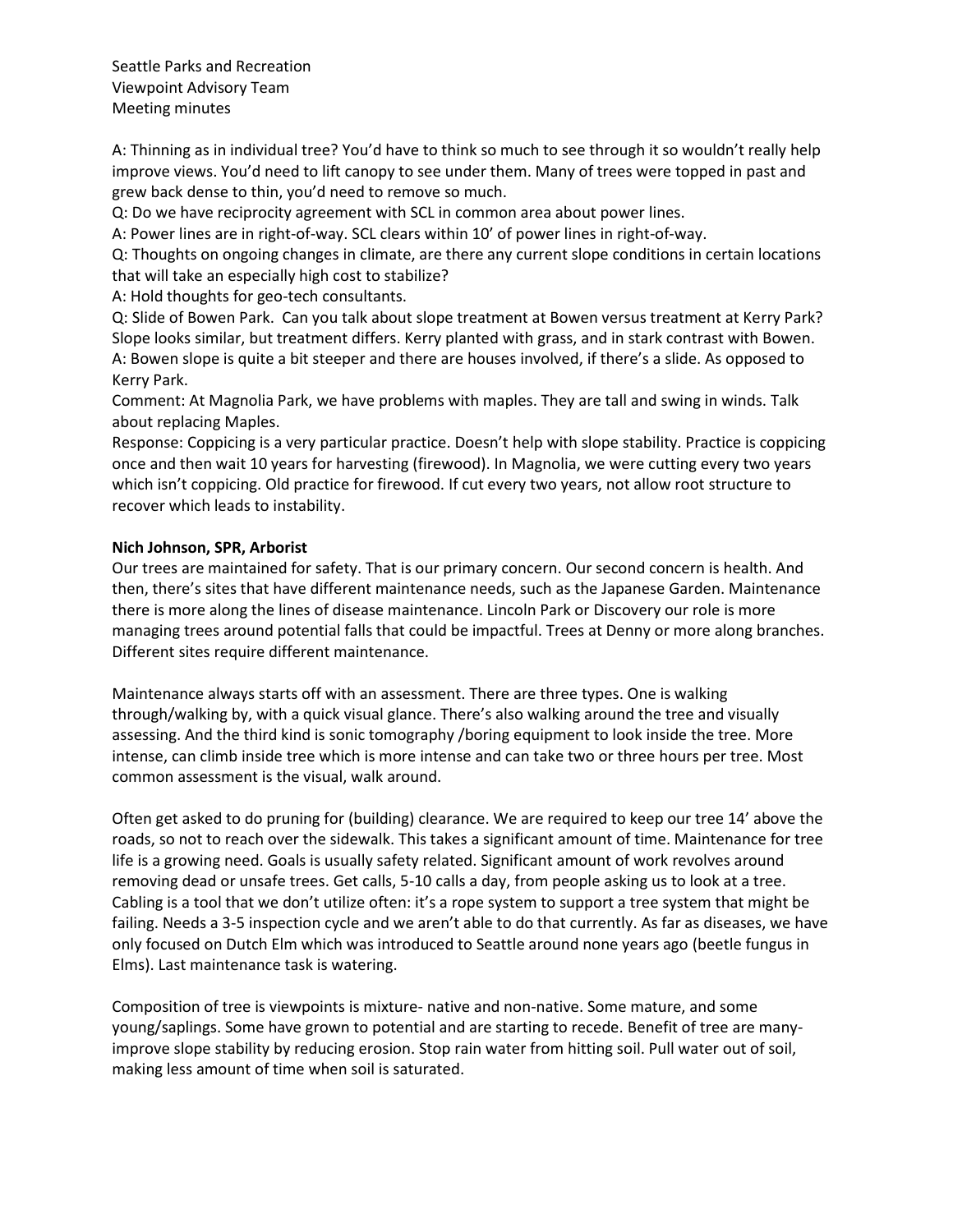Q: Over the years, how have the quantity of your resources changed to maintain trees? Is crew the same size as it was 10 years ago?

A: It's about the same size, same capacity. 11 staff members for 485 parks, 6,500 acres, and 280,000+ trees. Can't get to everything so looking at practices, priorities, and resources to be more responsive. For tree crew, the focus is public safety. This crew is often called for assistance by SFD. Work interpreted by seasonal weather changes. Have been tracking since 2015, see patterns around August when storms hit hard. Then tapers, hit again in January/February. That seasonal cycle and emerging issues pull our resources.

Q: When responding to storms and damage, are these trees that were on your radar? Would more resources devoted at the front-end (assessment), help minimize efforts when responding? Would that help better predict?

A: Sometimes yes. Sometimes no. Sometimes dramatic swings effect even healthiest of tree (like spike in temperature in Spring).

Q: Are there special policies for tree crews when it comes to viewpoints? Or strictly focused on priorities and sometimes viewpoints fall under response and there's no systematic approach? Not technique per se but is there a policy specific to viewpoints?

A: No, this is our starting point. There's no priority. The goals are across city-wide for all parks and trees. There's nothing specific for viewpoints.

Q: Equipment- weight of truck, are of truck, counterweight, is there a counter to get to yes.

A: Want to get away from dangling people off bucket. Find a holistic way to prune and cutting trees down. Want landscaping to sustain itself, with environmental purpose. Changing the environment. Examples like landscaping that serves multi-purpose- low growing an contributes to pollinator pathway. May need to plan out a large capital improvement plan to tap into these concerns. 11 staff that are qualified arborist to tend to 485 parks and maintain 280,000 trees, plus greenbelts (3,600 acres). Right now, just able to focus on target area which is the highly used trafficked areas.

Q We've heard about the problems but are we going to hear about possible solutions. That's more than just an ask for funding.

A: yes, the technical reports will touch upon some recommendations.

Q: You've mentioned the 7-year cycle goal. Do we need to shorten that?

A: We are not anywhere near meeting that goal. Seven years is the maximum amount of time between maintenance cycle to allow for most effectiveness (health and safety of trees).

Q: Hear that are only 11 of you? Do we need to double that staff? Are staff available? And cost?

A: Best "guesstimate". Based on word orders and need for maintenance, maybe 30 more people. Cost is a big ask. Off the cuff, \$3M plus benefits, equipment, fleets, etc.…

Data: Budget breakdown, staff capacity

Q: How do we compare to other metropolitan areas? In terms of number of staff, need, and approaches/techniques?

A: Portland and Seattle most comparable. Portland integrates their version of Department of Transportation. Their Parks Department is responsible for the street trees. They allocate work differently.

Q: Can you make a correlation between native/non-native? Do we need to focus on non-native? A: Some non-natives are undesirable: they're invasive but some are appropriate. Some were native that we're re-introducing (White Oak).

Comment: Many of our developed parks aren't native environment, have beautiful ornamental. Nonnatives contribute other benefit.

Q: Can we talk about non-native in Colman Park?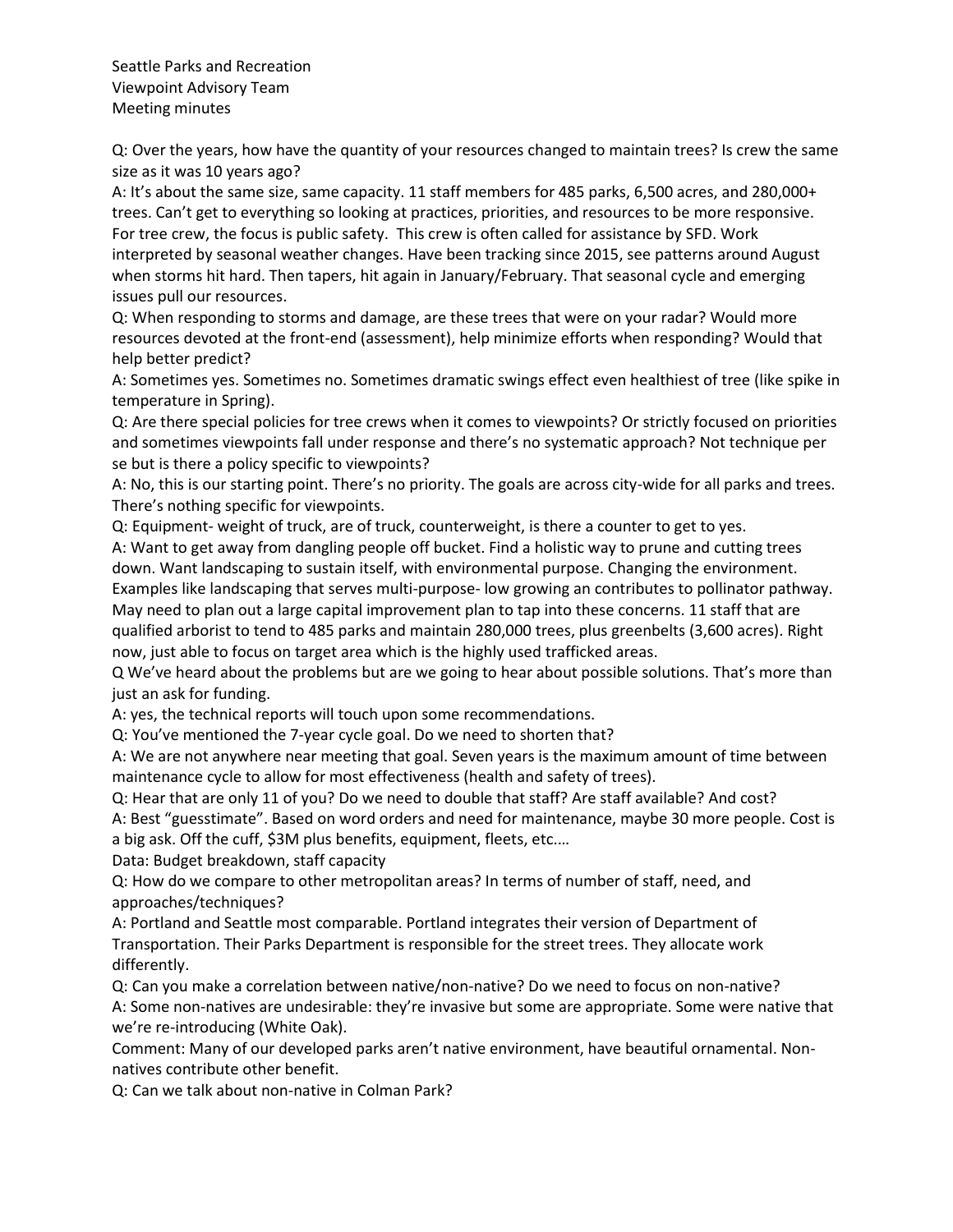A: Haven't seen an inventory of tree in Colman Park.

Q: Comments: Can you expand on the native/non-native trees? Neighbors in Mt Baker area, Colman Park. How do we weigh in the individuals with the historic views under outdated practices? How do we weigh that with being responsible stewards? How do we address both? Concerns of neighbors who are used to certain practices versus today's best practices? There's also private views and public views. Issuing permit to private individual to cut trees on park property is giving away city resources for private benefit? How do we decide who gets the view and what view? Is the greater question maintenance? A: Currently we do not have a good solution. Comes down to resources. Have nine-staff, only maintain 16 viewpoints as a starter for 7-year cycle.

Q: Is parody on our horizon? Is there a starting point that reachable? Do we need to farm this out? A: Yes, possibility with resources. With restoration efforts, could replace some large trees with lower growing shrubs so you wouldn't need same level of maintenance. Some wedding and pruning but less need from tree-crew. Trying to work with SGP, turn the viewpoint areas (or areas below view) into their work so our tree crew isn't the point and can focus elsewhere.

Q: Have there been other programs that have replaced large tree with these lower growing shrubs? Other cities? If so, was it successful?

A: We've tried at Betty Bowen.

## **Claire Hoffman, consultant, ESA**

ESA local environmental company- permitting, water, engineering, restoration, etc. Hired to look at existing view condition at a few parks, began with a few locations. Conducted desktop analysis. Public views protected under Seattle Municipal Code. Environmental Critical Areas (ECAs) are protectedwetlands, geologic hazards, steep slopes, etc. Sunset, Hamilton, Dr Jose Rizal.

Sunset Hill- has all of the critical areas. Graphics: Green is park. Tan is wildlife habitat. Blue hatched is wetlands. Whole area is essentially a steep slope.

Hamilton: Steep slope but doesn't have other critical areas.

### **Brad Thurber, consultant, HWA**

HWA is a geo-sciences consultancy firm- geology, slope stability, construction inspections. Brad is an engineering geologist, focusing on glacial geology. Looked at three parks. Walked slopes to an extent (where it was safe), observed slope inclination, and vegetation (types), conditions of trees and undergrowth. Looked at some structures, like retaining walls and sidewalks. Looked at run-off, groundwater seepage, and past sliding. Didn't see fresh/new sliding. Time frame was April 2018. Reviewed records of landslides, available geotechnical data. Slides- slide evidence, topography. Purple shows previous slides from 1923, 1980. Blue area is landslide study area from 1975. Slide: Geological map of Seattle, zoomed in to Hamilton (2005). Layers- blue is advanced outwash sand, underneath that (purple) is clay from glacial deposits, and green is older clays and silts. Ice over-consolidated sediments and made for dense condition. Issue is (as shown by black squares) indicate landslide deposits on steep slopes. Hard clay with sand on top is place for water to perch, making it prone to landslide to occur. Because of this condition, you have steep slopes: the view is great because the land in front of you has gone away! (because of previous slides). At Hamilton, no fresh sliding observed. Elder fallen, blackberries taking over. Maples had been topped, and now prolific growth with growth at top. Not preferred maintenance method. Least unstable portions of slope are those with Douglas Firs growing on them and there are none of those at this site. That said, Douglas Firs are no guarantee of slide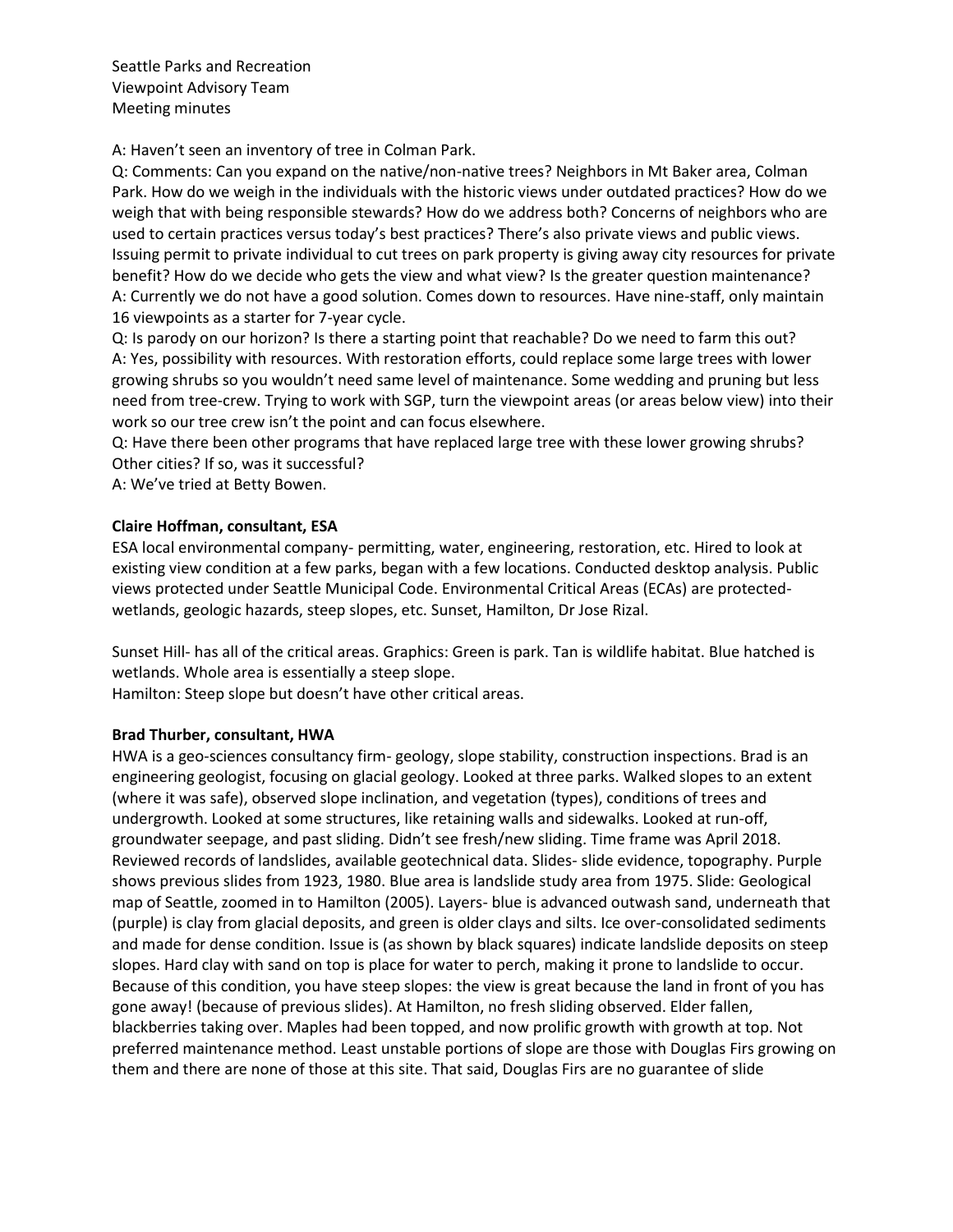prevention/slope stability. Deciduous trees are suspect if have no information about slide history. Wall near top that will need future maintenance.

Recommendations: unless have the funding, hardscape everything as if you were retaining hillslope above. Promotion of tree health. Native plantings. Remove invasives, such as blackberry brambles (bare soil underneath). Storm water drainage needs to be maintained. Retaining walls, maintained and replaced. Sunset Hill has slide starts at edge of grass. Air photos show hasn't retreated much but sidewalk buckled. Gradual but incessant change. To maintain views, could just let slopes do their things but you'll lose the land from which views are enjoyed, and liability is an issue.

Q: Given types of soil you've described, is it likely for slow slope retreat or is there a chance you could go seven years without any incident and then something major could happen?

A: Yes, to both. At Hamilton, lost few feet of soil in a couple different areas.

Q: Lidar, is that an expensive process? Is that something standard for each of the 16 viewpoints? A: It's already been done, has been compiled by Washington DNR on their web portal. Gray scale, topographic images available online. Information helps reveal slide areas. Have not looked at all viewpoint sites, that would be next step, to examine and process data. Info was eye opening. Q: Based on review of three, if we selectively removed large tree and replaced with ground cover and native shrubs, do you feel that would be that vegetation could stabilize slope? Or are we still at risk? A: Typically trust tree rooting, because it's deeper. With Big Leaf Maples, fast view blockers, what's their root depth versus native shrubs? What's most effective? Inclination of slope comes into play, as is type of soil. Vegetation is not guarantee for slope stability everywhere, but better than bare soil or sod and cheaper than hardscaping, which would still have maintenance costs.

Comment: there are certain types of plants that are better suited that have deeper roots. If super steep, shouldn't have to go too far down [with view-managed vegetation], is shorter/low growing. Ex: Hamilton is 80' slope could have trees that max at 15' planted that won't interfere with view. Q: What are your principal candidates for that kind of planting?

A: I'd say natives. Thrive in slope conditions. Specifics include site specific depending on what you want to achieve. With change in climate, may want to move into a new direction like re-introduction (White Oak). Samples from California that are drought tolerate. Native was rule but rules are changing. Q: Is there a chance, that after looking at other 13 viewpoints, that these recommendations would change?

A: May have other situations arise that need to be addressed. Maybe more site specific. But generally, these recommendations are applicable.

### **Andrea Petzel, consultant, Broadview Planning**

Focus on the policy piece. Broadview Planning (BVP) staff are planners, public health analysts, community engagement specialists who are rooted in local government experience. For this project they will assist with policy development, technical writing and community engagement. They are not the drivers but will assist and help articulate policies. BVP just wrapped up work under tree management policy, which was last updated in 200, and are involved in the viewpoint policy work because of SPR's desire to separate out tree management from viewpoint policies.

### Q: Reference to tree management plan, is that for SPR or city?

A: To clarify - it is not tree ordinance, but SPR's tree management policy. All of these documents are influenced and are informed by one another. The tree management policy is from 2001 so we need to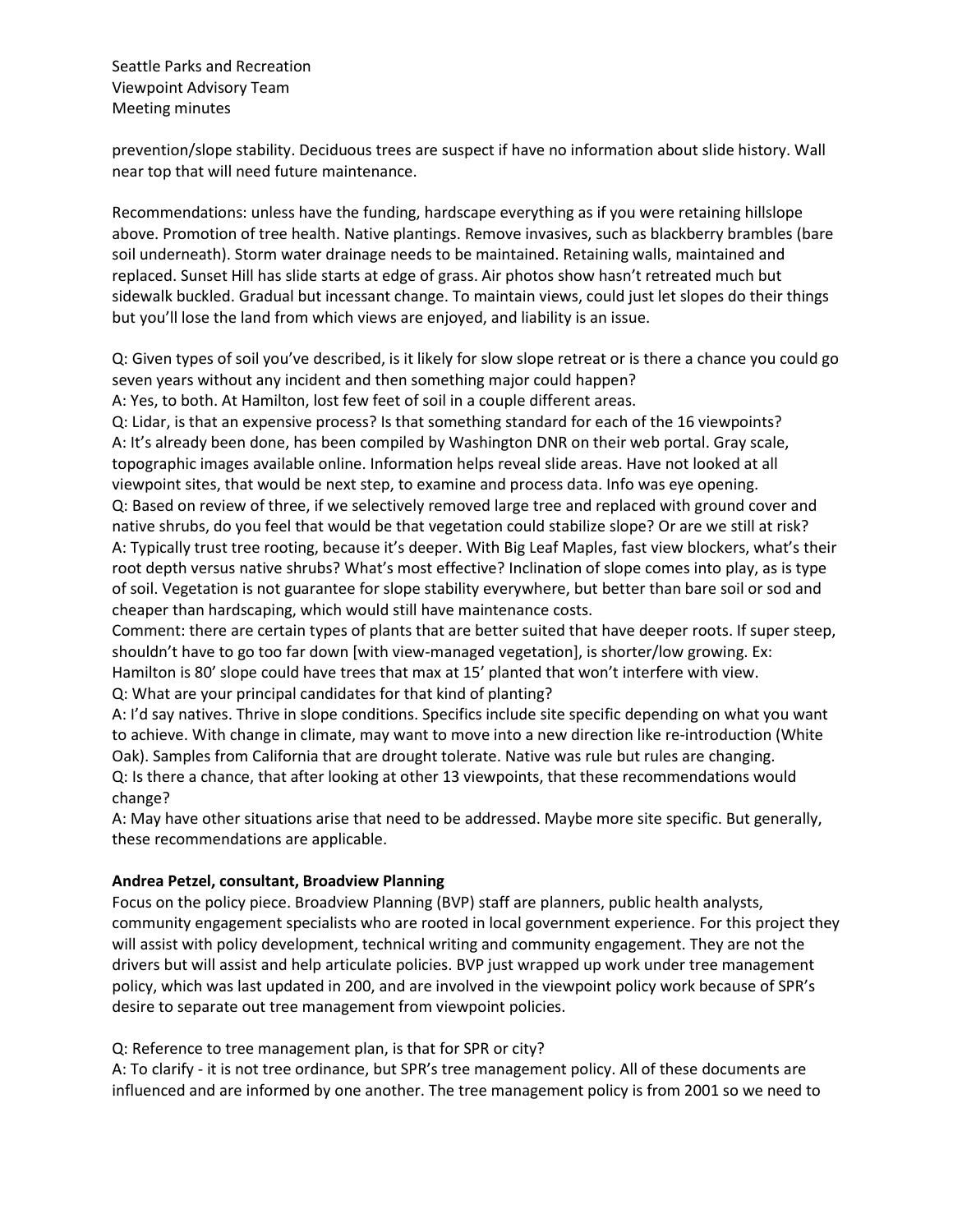separate and unbundle the two in order to have policies for tree management and policy for viewpoints. As far as other jurisdictions, not many have done this work, yet. There isn't a lot of guidance from other cities. Not surprised that work doesn't exist to a great extent because people are reluctant to put preventative maintenance on paper.

Q: For outreach, will there be questions around how views are cherished now versus to how they used to be? Maybe there are views that are no longer considered significant.

Q: Are there going to be conversations about potential Private Public Partnerships (P3) opportunities? It sounds like some of the parks generate revenue. Are there possibilities there?

A: We are just starting the outreach with this process. Equity is a focus, especially the accessibility of these parks. It's about primarily about maintenance and but also several other issues.

# **Jon Jainga, SPR, Natural Resources Unit**

Walked through updated matrix, which now includes some budgetary information. Focus on Hamilton, and possible strategies. Matrix includes various elements within the 16 designated viewpoint parks. Walked through the headers/categories.

Q: Not all significant trees are obstructions, correct?

- A: Yes. Not all are blocking.
- Q: What's the definition of significance?
- A: Defined by size (diameter), same as ECAs ordinance.

Hamilton: What could we do differently?

Identify view corridor. Because of previous landslide about 8-9 years ago, we have an opportunity to try something different. We started restoration process. Plant native shrubs, with deeper rooting to help stabilize. Erosion control methods to create other possibilities (pollination pathway). Enhance wildlife, like ground-nesting birds.

Q: Your restoration costs estimates, is this one-time cost to get to more sustainable place? If that expense made (investments), are you anticipating labor costs would be less in future? A: Yes and yes. Larger initial upfront costs and then less to maintain. A step towards hitting seven-year cycle?

Q: Do utility run under parking?

A: Yes.

Q: Restoration costs seem low. Square footage and figures seem off.

A: Square footage is of entire park.

Comment: If you could break out square footage for maintenance and restoration.

Q: About Vegetation Management Plans as it relates to these viewpoints. Laid out by arborist, seem complete but with no budget figures. These are proposals. They are tolls that could help you with options. Are there budget figures? Are they aligned with the matrix columns?

A: Yes, they are basically the same. We can further dissect and drill down?

Q: Is initial costs, restoration? Does it include initial establishment period?

A: Yes.

Q: Moving maintenance to GSP program. Would that mean, maintenance costs just go elsewhere? Are there other deferred costs elsewhere? Are there more examples e should explore?

A: Yes, smaller elsewhere. And will look at other possible costs.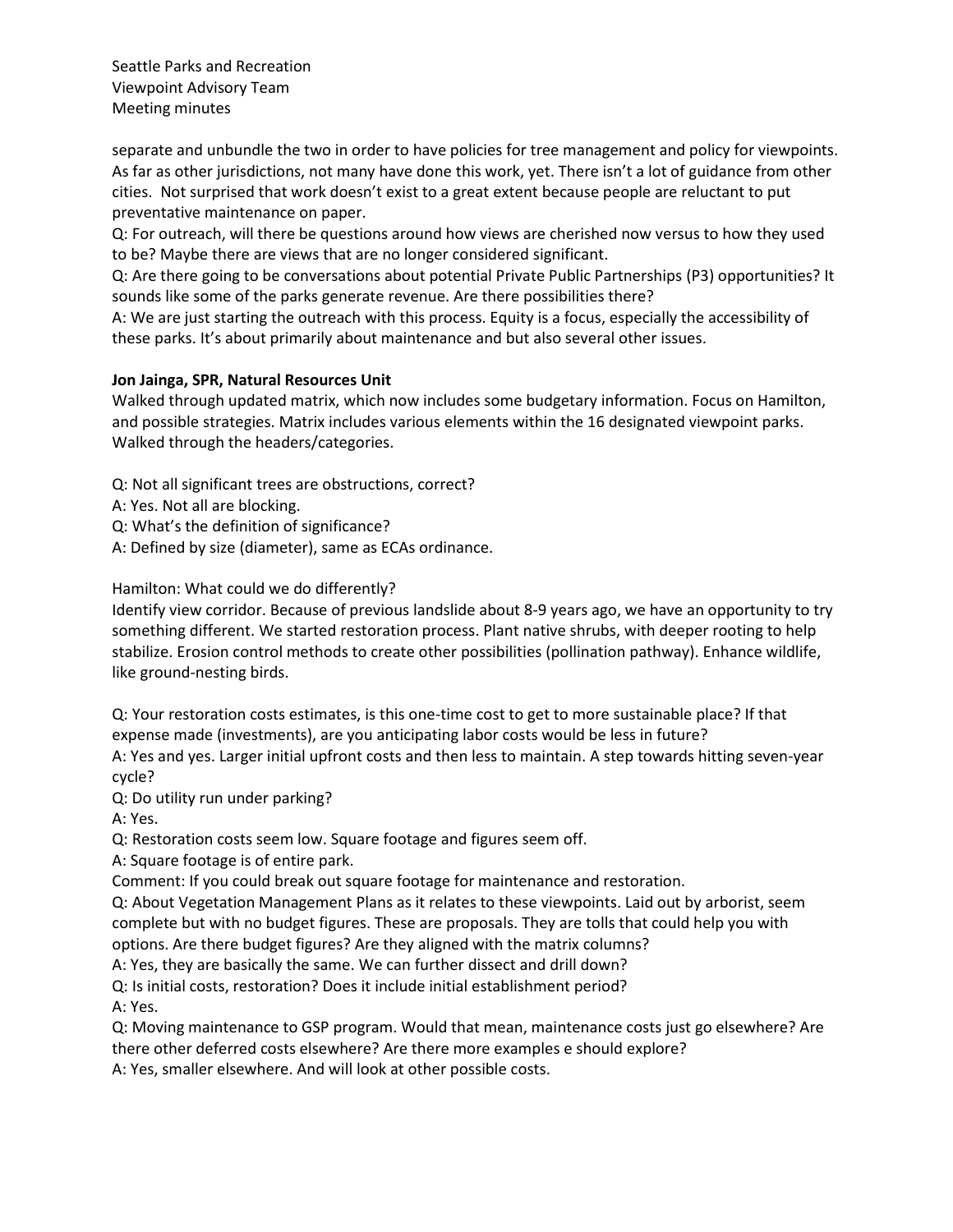Q: Understand some neighborhoods are more mobilized and can help maintain some of the parks. Is Hamilton a mobilized area that can help maintain to keep costs down? P3 possibilities, look at systemwide benefits. Can revenue generating areas help with less able areas?

A: They have a large volunteer group in that area. We want to think outside box, maybe look at companies or sponsorships? Example, Hamilton on tour bus stop. Maybe tour company can help us with maintenance. What are the partnership possibilities? Naming rights?

Q: Are there policies in place? Or do we have to create?

A: They exists.

Comment: We can email policies to group.

Comment: Dr. Jose Rizal demonstration site because it's located in an area that is outside the viewpoint cluster. Refer to the Equity Index map.

Q: Naming rights, have other cities raised significant funding?

A: Other cities have not started this process and are watching what Seattle is doing.

Q: Have we prioritized restoration? Do we look at return of investment?

A: We could.

Comment: matrix: ADA next to transit columns.

Public Comments:

Three comments provided.

Comment: Magnolia Community Council requests that Ursula Judkins Viewpoint be replaced with the Magnolia Park and Magnolia Boulevard. Ursula Judkins viewpoints sit on edge of the Magnolia Bridge and is being decommissioned in 2020 so park will not be accessible. Ursula limited current use. Focus on community is on Magnolia Park and Boulevard. They are used regularly, for all uses. We've worked closely with SPR on maintenance of these parks. Ursula should not be a high resource focus. Response: Make sure this is flagged as issue as important. We decided to start effort with the officially designated 16 parks.

Comment: Curious why Olmsted Parks are not incorporated into this effort. Was led to believe these parks were going to be incorporated. For the last couple of years, have work closely with SPR and identified public view corridors along Magnolia. Had geo-tech consultants come in to say what areas to focus on; walked boulevard and surprised that all that work doesn't count. These designations and policy were a surprised and unknown. Encourage to review and make sure resources are allocate to parks being used.

Comment: Great effort but it is a shame for Magnolia to use Ursula Judkins instead of Magnolia Park. We've been working with SPR on these very efforts, maintenance for iconic views. Shame for not opening up the process to add more. Encourage you to substitute Magnolia Park and Boulevard instead of Ursula Judkins.

### **Kathy Nyland, SPR, Facilitator**

Reminder that group making recommendations and options. Draft report and present to Interim Superintendent in early November. We have some homework: edit the matrix (transit/ADA), get more funding info about staffing and capacity, and compile the questions.

October 10 is next meeting, which we are developing the agenda. It's about prioritization, related policies, other city initiatives, and budget.

Round Table: What do you need to help with next conversation?